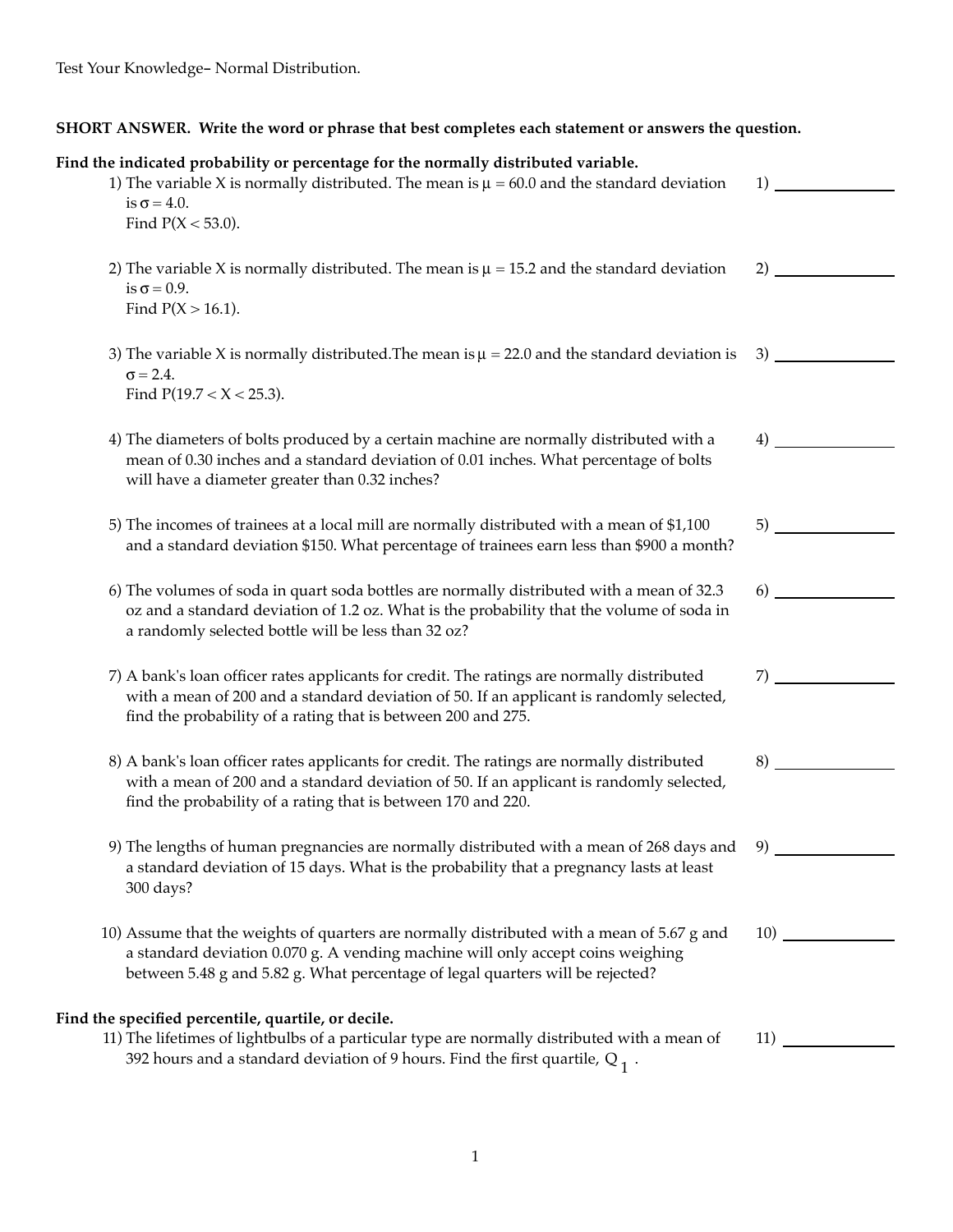| 12) At one college, GPA's are normally distributed with a mean of 2.6 and a standard<br>deviation of 0.4. Find the third quartile, $Q_3$ .                                    | 12)  |
|-------------------------------------------------------------------------------------------------------------------------------------------------------------------------------|------|
|                                                                                                                                                                               |      |
| 13) The amount of Jen's monthly phone bill is normally distributed with a mean of \$76 and<br>a standard deviation of \$12. Find the first quartile, $Q_1$ .                  |      |
|                                                                                                                                                                               | 13)  |
|                                                                                                                                                                               |      |
| 14) The annual precipitation for one city is normally distributed with a mean of 38.8 inches<br>and a standard deviation of 3.5 inches. Find the 2nd decile.                  | 14)  |
|                                                                                                                                                                               |      |
|                                                                                                                                                                               |      |
| 15) Assume that women have heights that are normally distributed with a mean of 63.6<br>inches and a standard deviation of 2.5 inches. Find the value of the quartile $Q_3$ . | (15) |
|                                                                                                                                                                               |      |
| 16) A bank's loan officer rates applicants for credit. The ratings are normally distributed<br>with a mean of 200 and a standard deviation of 50. Find the 6th decile.        | 16)  |
|                                                                                                                                                                               |      |